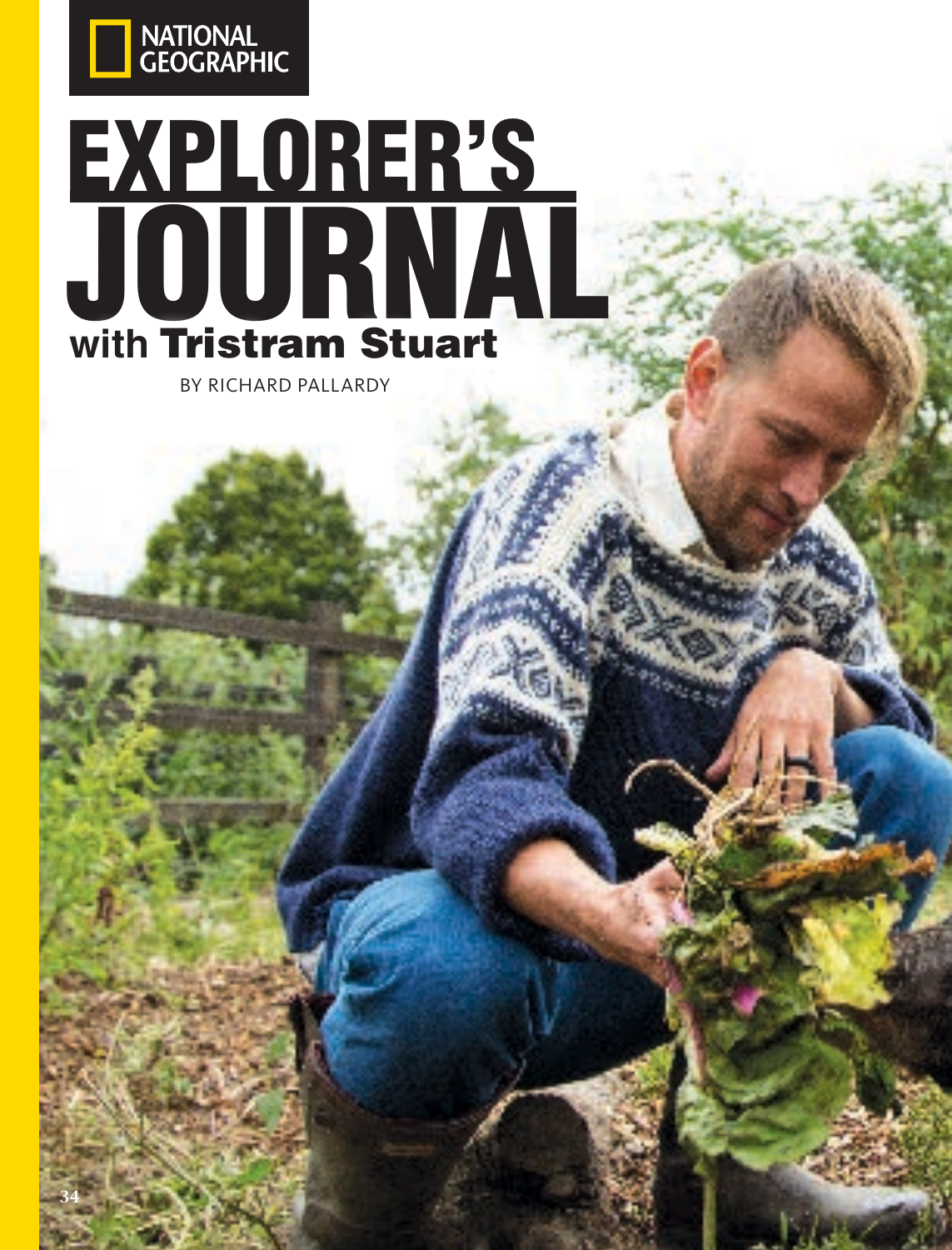**PIG FARMER, FOOD WARRIOR As a youth, caring for his family's pigs taught Tristram Stuart the benefits of using discarded produce as feed.**



#### **RECOVERING WASTE**

As one part of his campaign against food waste, Stuart supports "freeganism," or reclaiming and using food that has been tossed out.

*Though people in many parts of the world struggle to find enough to eat, we waste huge amounts of food. National Geographic Explorer Tristram Stuart hopes to change that by showing how wasted food can be used.* 

## **PIGGING OUT**

Tristram Stuart knows the benefits of paying attention to what other people throw away. As a teen, he fed his herd of pigs on food waste. "Buying pig feed was hugely expensive, so I decided to get free waste food from my school cafeteria," he says. By feeding the pigs on food that was headed for the trash, he saved money and earned even more. "I had loads of delicious pork that I sold to my friends' parents," Stuart recalls.

Stuart was surprised by how much usable food was thrown away. Western countries may waste more than half of the food they grow. He began investigating food waste. He soon discovered that wasted food was often hidden from the public. "It's hidden by companies that don't want people to know how much they waste, because they know people will be shocked. It's hidden from ourselves, because we put food in the **bin** and we don't even realize how much it is," he claims. "At least a third of the world's food supply is wasted, and in rich countries, the percentage is much higher."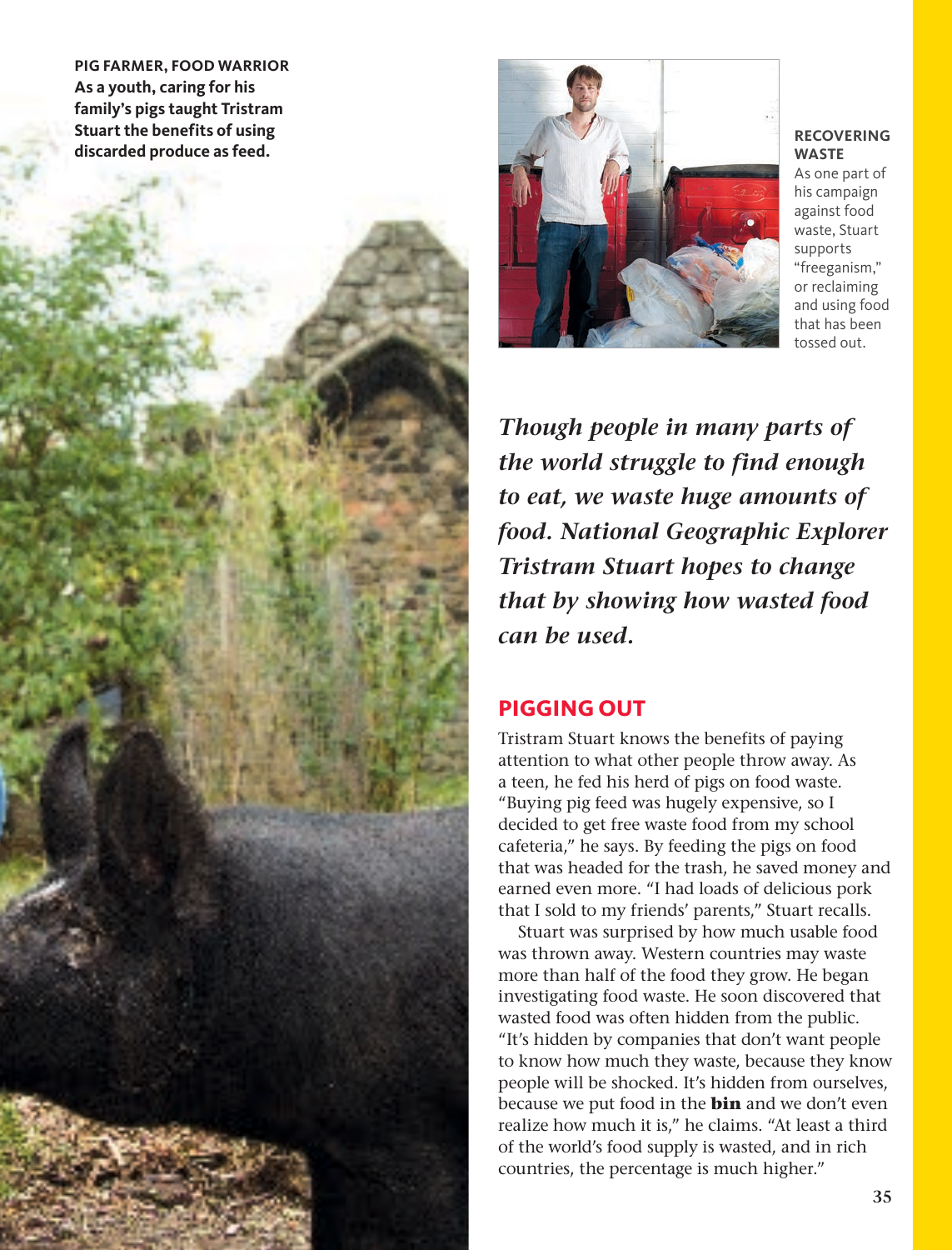As Stuart dug deeper, he found that massive amounts of food were being wasted—on a daily basis—for no good reason. Farmers often get rid of fruits and vegetables that are oddly shaped or otherwise irregular. The stores that they sell their products to only want perfect, unblemished produce. Farmers have to please their customers, so they don't offer imperfect produce to stores.

What is the big deal with an oddly shaped apple or carrot? Store managers explain that their customers are only willing to buy "perfect" produce. The "ugly" fruits and vegetables are thrown away. "That means all the ugly things, stuff that doesn't **comply** with this kind of perfection standard, gets wasted," Stuart notes.

But the reality is that most fruits and vegetables that are not perfectly symmetrical are still fine to eat. Stuart realized he wasn't the only one who could benefit from saving wasted produce. When consumers become aware of the waste that is caused by only buying perfect fruits and vegetables, they change what they buy. Stuart has campaigned in his native England to relax rules about the way produce looks. The program has seen major results. He explains, "We've reduced the level of waste dramatically on farms because we've made the public aware of the problem and marketed the solutions of selling ugly fruit and vegetables rather than letting them go to waste. And ugly fruit and vegetables are now the fastest growing sector of the produce market in the United Kingdom."

Other European countries have followed suit, saving tons of food that would have been wasted. According to Stuart, "It's a win-win solution. It helps the farmers who don't have to throw good produce away, and it saves the public money because ugly fruit and vegetables are a lot cheaper. Now we're trying to take that same **principle** to other parts of the world."

Stuart knows it will not be easy. Farmers and grocery stores are not the only ones to waste food. "It's going to be a series of steps," he says, starting with people "managing the food in their kitchens a bit better to reduce waste." He hopes that by suggesting small changes in the ways that people eat, he can encourage them to "interact with food businesses to push for changes in the **supply chain**."

## **FEEDING THE 5000**

One of the ways that Stuart has shown the value of wasted food has been by organizing huge meals for the public. The campaign is called "Feeding the 5000." Stuart has hosted events in more than 30 cities worldwide at which he and his team served 5,000 people meals made from quality fresh surplus ingredients that would otherwise have been wasted. The meals were perfectly edible. Stuart says, "People come, they eat the food, they say, 'Wow, that's delicious, why would anyone waste that?'" He adds that the solutions to food waste "are delicious and nutritious and, generally speaking, quite simple."

Stuart has not forgotten about the lessons he learned from his own pigs. He hopes that wasted food that cannot be eaten by humans can be used by farmers to feed their pigs. Many farmers use crops grown in other countries that must be shipped overseas, which is costly. By finding local sources of food waste instead, farmers can both save money and help the environment. Food will be saved from ending up in a landfill. Pollution caused by shipping crops from other countries will be cut down, too.

Countries such as Japan and South Korea already feed their pigs with human food waste. There are even farms outside Las Vegas that feed their pigs scraps from the city's restaurants. Stuart has tried out the idea in England at one of his Feeding the 5000 events.

"We reared a whole lot of pigs in London on food waste and fed 5,000 people on the pork," he reports. "It took us just one morning to locate all the sources of food waste we could use to feed the pigs, even though the law is really restrictive about what you can and can't use. And the pork that we produced was absolutely delicious. Like I said, we fed more than 5,000 people."

Stuart is also trying to figure out ways of using fruits and vegetables that are never harvested. Sometimes, farmers grow too much of a crop to sell, or they cannot sell it because of the way it looks. So perfectly good food is left in the fields to rot. Stuart has brought together groups of people that go into the fields and pick this extra food. The practice is known as **gleaning**. The food is then used to feed people in need.